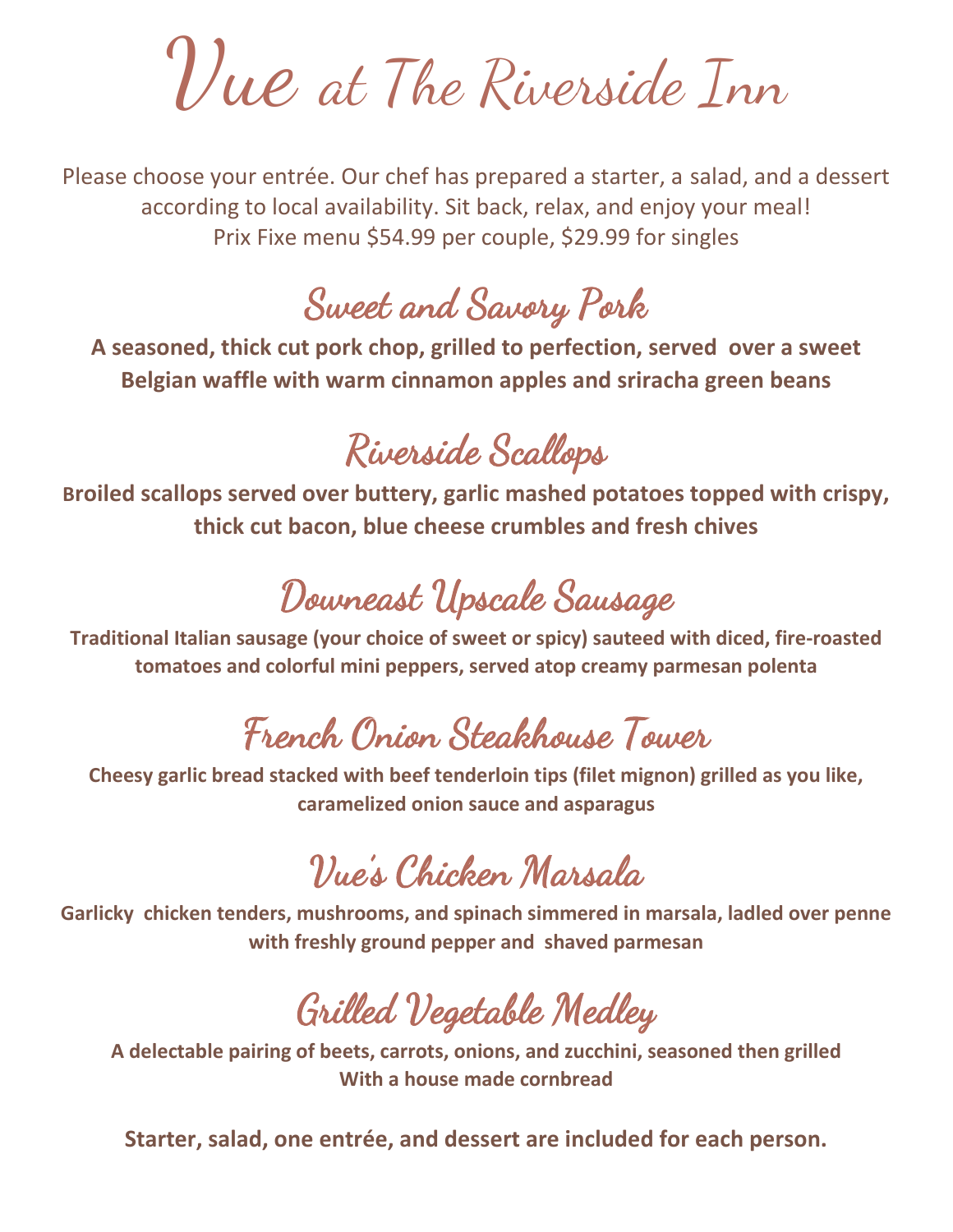The Club Room atVue

Hot Crab Dip \$6.95

**A warm combination of crab meat, cream cheese, and tangy seasoning**

Potato Pancakes \$6.95

**Served with sour cream and seasonal garnish**

Deviled Eggs \$6.95

**Creative offerings of boiled, stuffed eggs**

Classic Salsa and Chips \$5.95

**Ask your server about seasonal drink specials!**